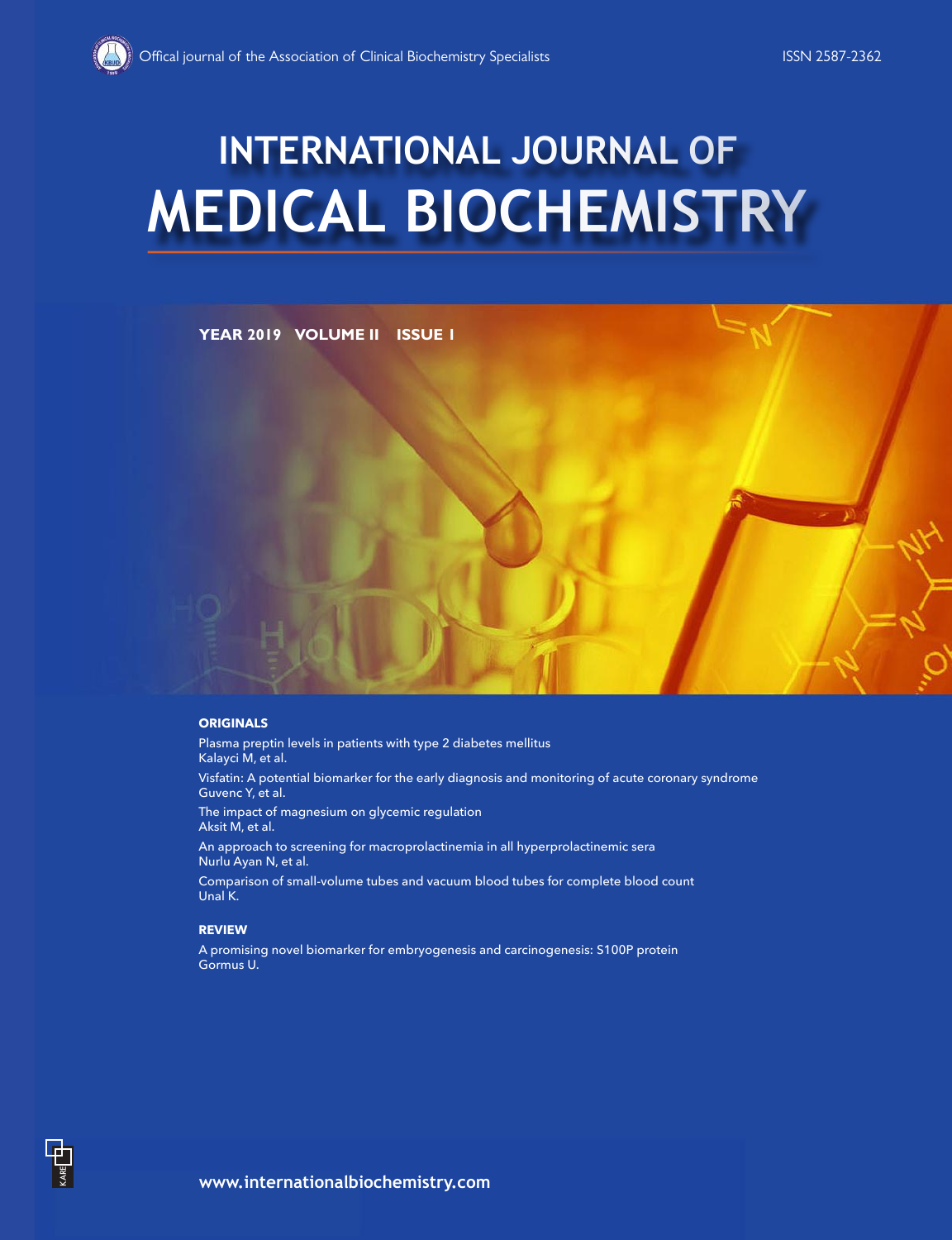## **INTERNATIONAL JOURNAL OF MEDICAL BIOCHEMISTRY**

**ISSN 2587-2362**

#### EDITOR-IN-CHIEF DILDAR KONUKOGLU

Istanbul University, Cerrahpaşa Faculty of Medicine

#### ASSOCIATE EDITORS NECIP ILHAN

Fırat University, Faculty of Medicine

ASIM OREM Karadeniz Technical University, Faculty of Medicine

EDITORIAL ASSISTANT E. CUNEYT CANBULAT General Manager of KBUDEK External Quality Control Programme

PUBLISHING MANAGER DILDAR KONUKOGLU

Istanbul University, Cerrahpaşa Faculty of Medicine

PUBLISHING MANAGER ASSISTANT

FIKRET TALU Secretary of Association of Clinical Biochemistry Specialists

#### SCIENTIFIC ADVISORY BOARD

**ASUMAN GEDIKBASI, Turkey** *Istanbul University, Institute of Child Health, Pediatric Basic Sciences, Medical Genetics, Istanbul*

UZAY GORMUS DÉGRIGO, Turkey *Karolinska Institutet, Department of Medical Biochemistry and Biophysics, Solna*

NEVIN ILHAN, Turkey *Firat University, Medical Faculty, Department of Medical Biochemistry, Elazig*

FERRUH K. ISMAN, Turkey *Istanbul Medeniyet University, Goztepe Training and Research Hospital, Clinical Chemistry Department, Istanbul*

HUSEYIN KAYADIBI, Turkey *Hitit University, Medical Faculty, Biochemistry Department, Corum*

GABOR L. KOVACS, Hungary *University of Pécs, Medical School, Department of Laboratory Medicine, Pécs*

MINE KUCUR, Turkey *Istanbul University Cerrahpasa, Cerrahpasa Medical Faculty, Department of Biochemistry, Istanbul*

ISHAK OZEL TEKIN, Turkey *Bulent Ecevit University, School of Medicine, Department of Immunology, Zonguldak*

MAURO PANTEGHINI, Italy *Milan University, Medical School, Department of Clinical Biochemistry and Clinical Molecular Biology, Milano*

JORGE L. SEPULVEDA, Italy *Columbia University, Department of Patology and Cell Biology, New York*

MUHITTIN SERDAR, Turkey *Acıbadem University, Istanbul*

ANA-MARIA SIMUNDIC, Croatia *Sveti Duh University, University hospital, Department of Medical Laboratory Diagnostics, University Hospital "Sveti Duh", Zagreb*

DOUGLAS THOMPSON, UK *Leeds University, Leeds Teaching Hospitals, Department of Blood Science, Leeds*

TOMRIS OZBEN TOMASI, Turkey *Akdeniz University, Medical Faculty, Department of Biochemistry, Antalya*

TURAN TURHAN, Turkey *Health Sciences University, Ankara Numune Training and Research Hospital, Medical Biochemistry Laboratory, Ankara*

SUKRU ULUSOY, Turkey *Karadeniz Technical University, Medical Faculty, Department of Internal Medicine, Trabzon*

ALEXANDER ZOUGMAN, UK *St. James's University Hospital, Clinical and Biomedical Proteomics Group, Cancer Research UK Centre, Leeds*

#### **VOLUME 2 ISSUE 1 YEAR 2019**

The Owner and Publishing Manager on behalf of the Association of Clinical Biochemistry Specialists (Klinik Biyokimya Uzmanları Derneği)

Address: Maslak Mah. AOS 55. Sok. No: 2, 42 Maslak A Phone: Blok Daire: 231 Sarıyer, İstanbul-Turkey Fax: +90 212 241 26 53 e-mail: +90 212 241 26 54 web: www.kbud.org.tr PROF. DILDAR KONUKOGLU info@kbud.org.tr



*Yayın Turu: Uluslararası Sureli*  Publisher: KARE PUBLISHING Address: Concord İstanbul Dumlupınar Phone: +90 216 550 61 11 Fax: +90 212 550 61 12 e-mail: info@karepb.com web: www.kareyayincilik.com Mah., Yumurtacı Abdi Bey Cad. Cihan Sok. No: 15, B Blok Da: 162 Kat: 21, Kadıköy, İstanbul,

International Journal of Medical Biochemistry is a peer-reviewed journal published triannually. Materials published in the Journal is covered by copyright 2018. All rights reserved. This publication is printed on paper that meets the international standard ISO 9706:1994.

National Library of Medicine (USA) recommends the use of permanent, acid-free paper in the production of biomedical literature.

*Basım Tarihi: Ocak 2019 Basım: Filmevi Grafik Renk Ayrımı Sistemleri San. Tic. LTD. ŞTİ. İstanbul-Türkiye*

#### KHOSROW ADELI, Canada

*Toronto University, The Hospital for Sick Children and Departments of Laboratory Medicine and Pathobiology, Biochemistry, and Physiology, Ontario*

EVIN ADEMOGLU, Turkey *Istanbul University, Medical Faculty, Department of Medical Biochemistry, Istanbul*

#### HALIDE AKBAS, Turkey

*Akdeniz University, Medical Faculty, Department of Medical Biochemistry, Antalya*

#### ANGELO AZZI, USA

*Tufts University, Jean Mayer USDA Human Nutrition Research Ctr. on Aging (HNRCA), Boston, Massachusetts*

BANU ISBILEN BASOK, Turkey *Health Sciences University, Tepecik Training and Research Hospital, Medical Biochemistry Laboratory, Izmir*

ETIENNE CAVALIER, Belgium *Centre Hospitalier Universitaire de Liège, Specialist in Laboratory Medicine, EuSpLM, University of Liège*

AMITAVA DASGUPTA, USA *University of Texas Health Sciences Center,Department of Pathology and Laboratory Medicine, Huston*

KAYA EMERK, Turkey *Istanbul Kent University, School of Dental Medicine, Department of Biochemistry, Istanbul*

KYM FRANCIS FAULL, USA

*University of California Los Angeles, Pasarow Mass Spectrometry Laboratory, Los Angeles, California*